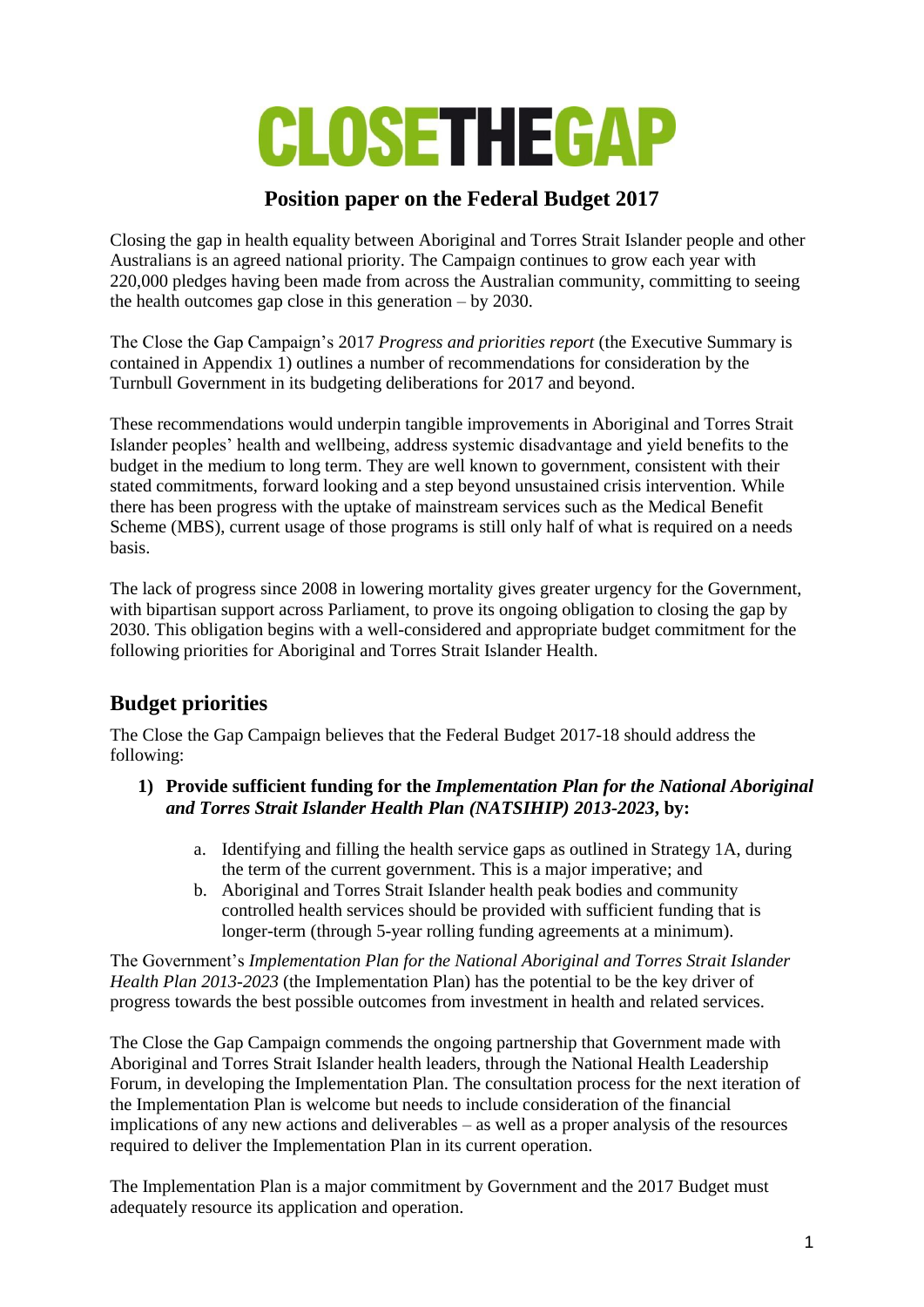### **2) Prioritise disability services for Aboriginal and Torres Strait Islander people by:**

- a. Ensuring that the National Disability Insurance Scheme affords equitable entitlement to Aboriginal and Torres Strait Islander people. This equitable entitlement is costed at \$1.6 billion of existing budget commitments to fund the NDIS and based on population estimates and the prevalence of severe and profound disability amongst Aboriginal and Torres Strait Islander people;
- b. Making disability a priority of the Indigenous Advancement Strategy and in all existing targets under the Closing the Gap Policy Framework; and
- c. Providing funding for a community-based disability advocacy program to provide mentoring and support to young Aboriginal and Torres Strait Islander people with disability who come into contact with the juvenile justice system. This provides operational funding for an unfunded program which is currently provided by the First People Disability Network.

The Campaign's 2016 Progress and Priorities Report called on COAG to introduce a target of Aboriginal and Torres Strait Islander people with disability as part of the Closing the Gap framework.

The subsequent release of 2016 Census data has shown just how prevalent the issue of disability is in Aboriginal and Torres Strait Islander communities, at least twice the rate for other Australians. For this reason, the National Disability Insurance Scheme (NDIS) should incorporate strategies and accountability mechanisms to ensure that existing funding commitment to the Scheme are equitable apportioned to Aboriginal and Torres Strait Islander disability.

There are issues around the high-levels of disadvantage, the remoteness and lack of services for many Aboriginal and Torres Strait Islander people, and the lack of cultural competence in the services that are delivered. These issues are largely neglected in both Indigenous and disability policy. All Government Department and Agencies have a role and responsibility to ensure that the impact of disability upon social and welling outcomes are adequate addressed in all policies and programs which affect Aboriginal and Torres Strait Islander people.

#### **3) Support, grow and increase the capability of the workforce (including medical and allied health professionals, nurses, midwives, Aboriginal health workers etc.) to meet current and future Aboriginal and Torres Strait Islander health needs, by providing secure and long-term funding**

The need for a growing and well-supported Aboriginal and Torres Strait Islander Health workforce is well established and recognised in the Government's formation of an Aboriginal and Torres Strait Islander Health Workforce Working Group (ATSIHWWG). Aboriginal and Torres Strait islander people represent around 3 per cent of Australia's population but, despite improvements, still make up less than 1 per cent of Australia's health workforce.

The ATSIHWWG's *National Aboriginal and Torres Strait Islander Health Workforce Strategic Framework 2016-2023<sup>1</sup>* contains the keys elements to an effective Aboriginal and Torres Strait Islander health workforce and a series of strategies to build the workforce. The Framework is a coherent plan to increase the size, skills and distribution of the workforce required to improve access to appropriate services for Aboriginal and Torres Strait Islander people. It should be the starting point for a considered Budget commitment to actualise the strategies, and remains vital to closing the gap.

Aboriginal and Torres Strait Islander Health peak and workforce organisations are best placed to lead in growing this workforce – and should be adequately supported to do so. This would add substance to statements and deliver better health and wellbeing for Australia's First Peoples while reducing budget pressures long-term.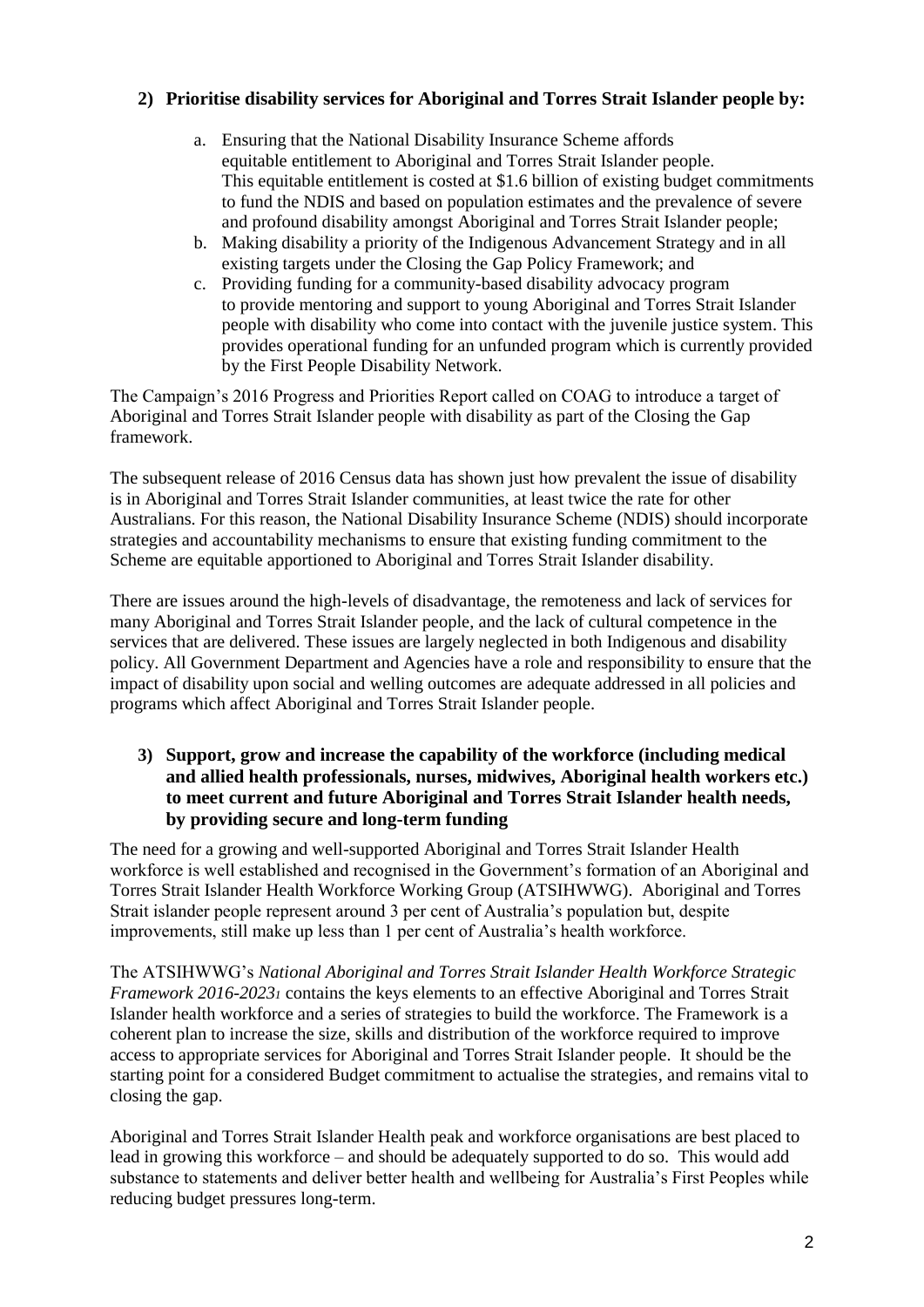- **4) Aboriginal Community Controlled Health Services (ACCHS) are supported to provide high-quality, comprehensive and accountable services that are locally responsive to identified Aboriginal and Torres Strait Islander health needs by:**
	- a. Providing sufficient funding to identify and fill the primary health care service gaps; and
	- b. Systematic assessment of health outcomes/needs, workforce capability and service capacity undertaken to inform the development of the core services model, future workforce requirements and investment and capacity building priorities
	- c. Ensure Primary Health Networks are directed to support and partner with ACCHS as the *preferred providers* of Aboriginal and Torres Strait Islander health services.

The ACCHS sector provides inherent advantages for closing the gap. Firstly, its service model is the provision of comprehensive primary health care. This model of care is needed because of the higher levels and earlier age onset of illness, the much greater levels of comorbidity in Aboriginal and Torres Strait Islander people - and the need to address the fundamental determinants of health if the gap is to be closed. ACCHS were established because of the inability of mainstream services to deliver for Aboriginal and Torres Strait Islander people and have a critical role to play in closing the Gap.

The ACCHS sector is a major employer of Aboriginal and Torres Strait Islander people at all levels. In many Aboriginal and Torres Strait Islander communities, the ACCHS operates as the primary employer. These are real and essential, skilled jobs. A long-term plan for building the capabilities of ACCHS is overdue.

The Campaign calls on Government to provide greater surety of funding to enable ACCHS to enhance their capacity to undertake long-term service and workforce planning – particularly in relation to primary health care service gaps. We know that sustainable, long-term services deliver the best health outcomes.

We further propose that ACCHS be treated as preferred providers for health services for Aboriginal and Torres Strait Islander people unless it can be shown that alternative arrangements can produce better outcomes in terms of quality of care and access to services. We believe the evidence shows this and we support government using an objective, informed evidence base to guide future decisions.

### **5) National Inquiry into institutional racism in the health system (particularly in hospitals)**

The Close the Gap Campaign continues to call on the Government to instigate a 'national inquiry into racism and institutional racism in health care settings, and hospitals in particular, and its contribution to Aboriginal and Torres Strait Islander health inequality'.

The Government's Implementation Plan of the National Aboriginal and Torres Strait Islander Health Plan 2013-2023 has as its vision that:

'The Australian health system is free of racism and inequality and all Aboriginal and Torres Strait Islander people have access to health services that are effective, high quality, appropriate and affordable. Together with strategies to address social inequalities and determinants of health, this provides the necessary platform to realise health equality by 2031.'<sup>2</sup>

Identifying and addressing institutional racism in Australia's health system is critical to achieving health equality by 2030 and the Government needs to undertake an inquiry as a matter of urgency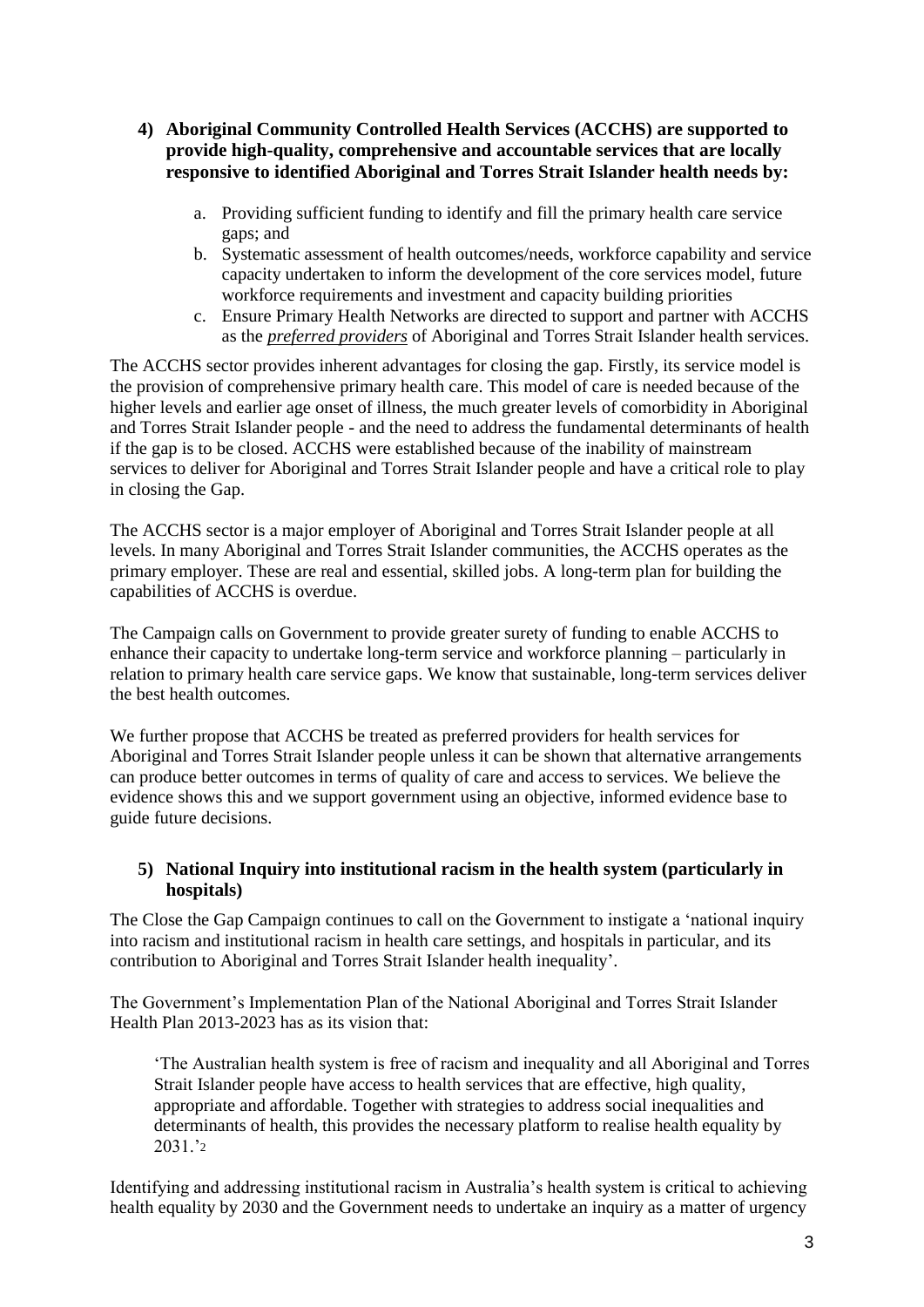to fully understand the size of this issue and its implications for Aboriginal and Torres Strait Islander health.

### **6) Fund the development of a long-term National Aboriginal and Torres Strait Islander Social and Cultural Determinants of Health Strategy**

As stated in the 2017 Progress and Priorities Report, 'for Aboriginal and Torres Strait Islander peoples, social determinants formed by societal structures and inequalities can be added to the historical impact of colonisation and its contemporary impacts including... the dynamics of cultural misconnection<sup>3</sup>

The way we live, work and play affects our health.

This is an increasingly acknowledged fact and it is encouraging to see some Ministers and government departments starting to consider the social and cultural determinants in their policy development.

To properly consider the social and cultural determinants of health that impact Aboriginal and Torres Strait Islander people, the Federal Government should resource the development of a national strategy that ties together all the disparate policies into a single, coherent plan: A coherent plan for an effective, efficient and productive approach to enabling an improvement in peoples' lives.

Furthermore, the State and Territory governments should be incorporated into the development process. Aboriginal and Torres Strait Islander policy considerations are too often victim to jurisdictional buck-passing and a multitude of changing stove-piped approaches.

### **7) Restore previous funding levels to the National Congress of Australia's First Peoples as the national representative body for Aboriginal and Torres Strait Islander peoples**

The National Congress of Australia's First Peoples (Congress) represents individual members and Aboriginal and Torres Strait Islander Community Controlled organisations and is therefore in a unique position to provide expertise and a representative voice to government. We believe their core funding should be restored.

As has been noted by Congress, government funding of community advocacy and representative groups like Congress is essential if you want to have meaningful engagement with Aboriginal and Torres Strait Islander people in good faith.

### **8) Reconsider the MBS pause on indexation, noting that the MBS provides a vital stream of service-contingent income to Aboriginal Community Controlled Health Organisations**

The Medicare Benefits Schedule patient rebate level was frozen in July 2014 and is currently not scheduled to be indexed again until at least July 2020. This means that every year an even greater proportion of health costs are either borne by the patient or the health service that provides the care. This has a disproportionately adverse impact on Aboriginal and Torres Strait Islander people. Aboriginal and Torres Strait Islander people have poorer health on average than other Australians, have higher care needs, live on average ten years less than other Australians, have lower incomes and higher rates of disability.

Many Aboriginal and Torres Strait Islander people have poor access to health services for reasons of cost, distance and and/or face prejudice that restricts access and quality of care. This situation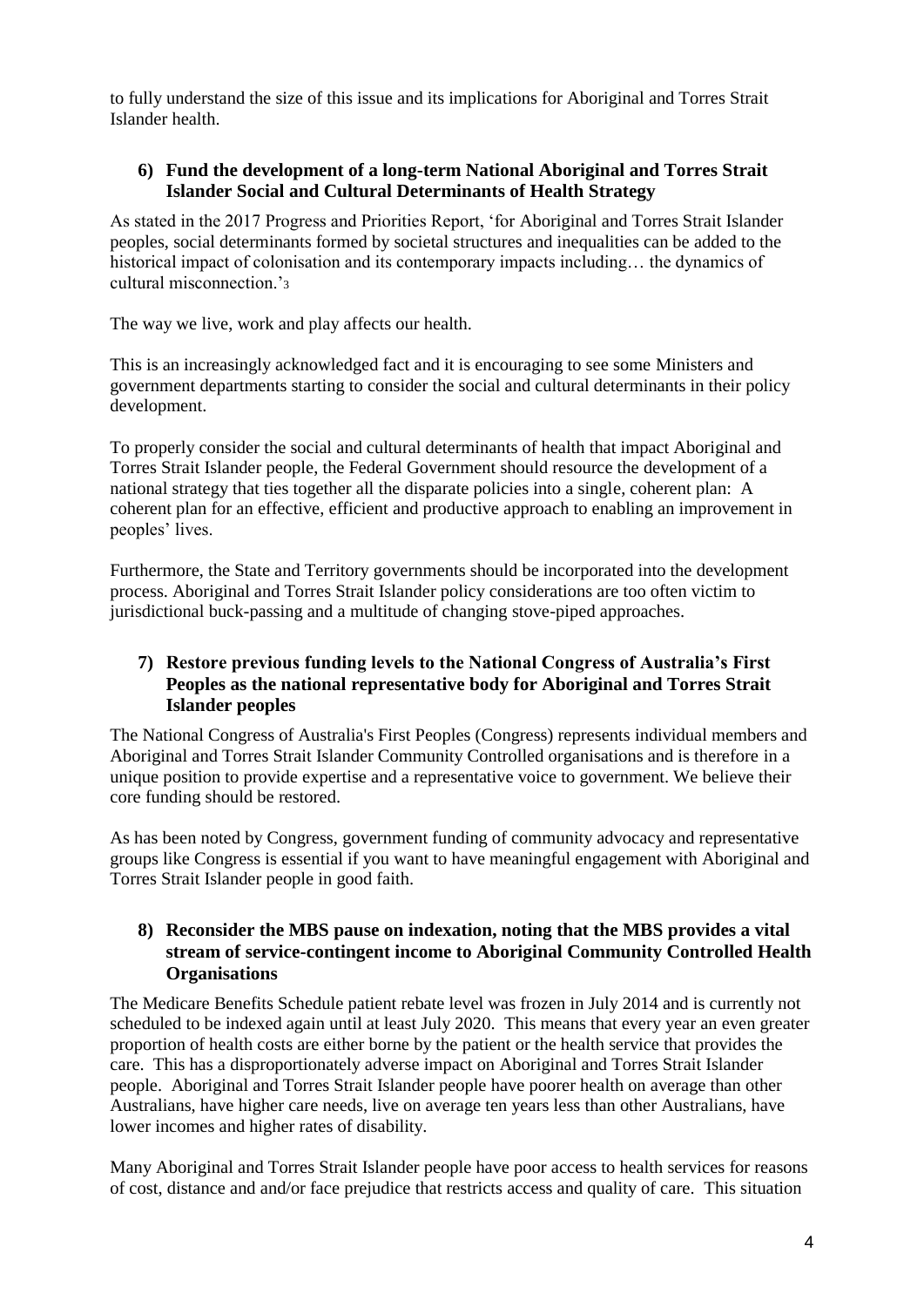is well understood: fixing it is meant to be a priority for all Australian governments. Increasing costs and inhibiting access simply makes a bad situation worse.

The ACCHS sector has made a clear and positive difference in meeting the health needs of Aboriginal and Torres Strait Islander people – often where no alternative private or public health services are available. ACCHS have increasingly relied on MBS service-contingent income to fund increases in much needed service access and quality for their communities. The funds are reinvested into service capacity and delivery. The freeze on indexation just means they have fewer resources to meet community needs.

ACCHS' are already under profound pressure due to the demand for their services, the high burden of disease they deal with and the breadth of care and connected service support they often provide or facilitate for patients. MBS arrangements directly impact the availability and impact of health care on Aboriginal and Torres Straits Islander peoples.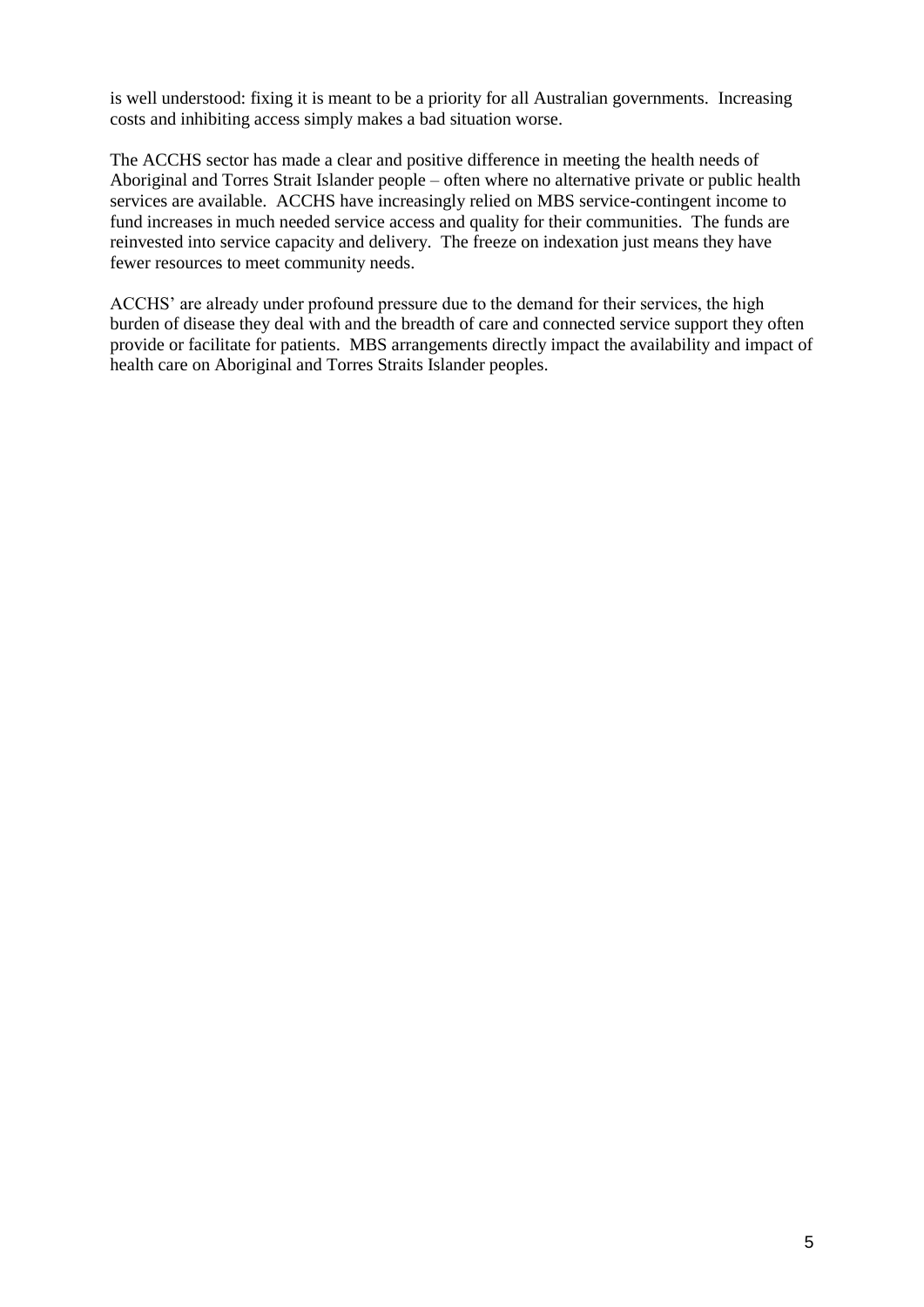**Appendix 1: Executive Summary and Recommendations of the Close the Gap Campaign's** *2017 Progress and Priorities Report*

# Executive Summary

After 10 years, and despite closing the gap being a national bipartisan priority, it is clear that Australian governments at all levels are, in key respects, failing Australia's First Peoples.

In February 2016, the Close the Gap Campaign (the Campaign) welcomed the Prime Minister's words at his first Closing the Gap report to Parliament where he said *'we have to stay the course on key policy priorities'* and that it is time for governments to *'do things with Aboriginal people, not do things to'* Aboriginal people. In his speech, the Prime Minister said:

I will honour that commitment not by delivering to Indigenous Australians, but by working with Aboriginal and Torres Strait Islander leaders and their communities across Australia…<sup>4</sup>

And yet, as shown by the recent report of the Australian National Audit Office regarding the *Indigenous Advancement Strategy*,<sup>5</sup> across nearly every government funded program, initiative or portfolio responsibility we see the continuation of imposed, unengaged and often rushed service delivery.

Long-standing Close the Gap Campaign leader and CEO of The Lowitja Institute, Mr Romlie Mokak said at the *2016 Medicine & Society Oration* that:

Power in the policy world sits with others, not with Aboriginal and Torres Strait Islander peoples. It resides outside of the domain of Aboriginal and Torres Strait Islander people. We must redress the power imbalance.*<sup>6</sup>*

In his Medicine and Society Oration, Romlie Mokak went on to say that …

we are outsiders to the intimate internal discussions about our very own health and wellbeing.*<sup>7</sup>*

# **This must change in 2017**.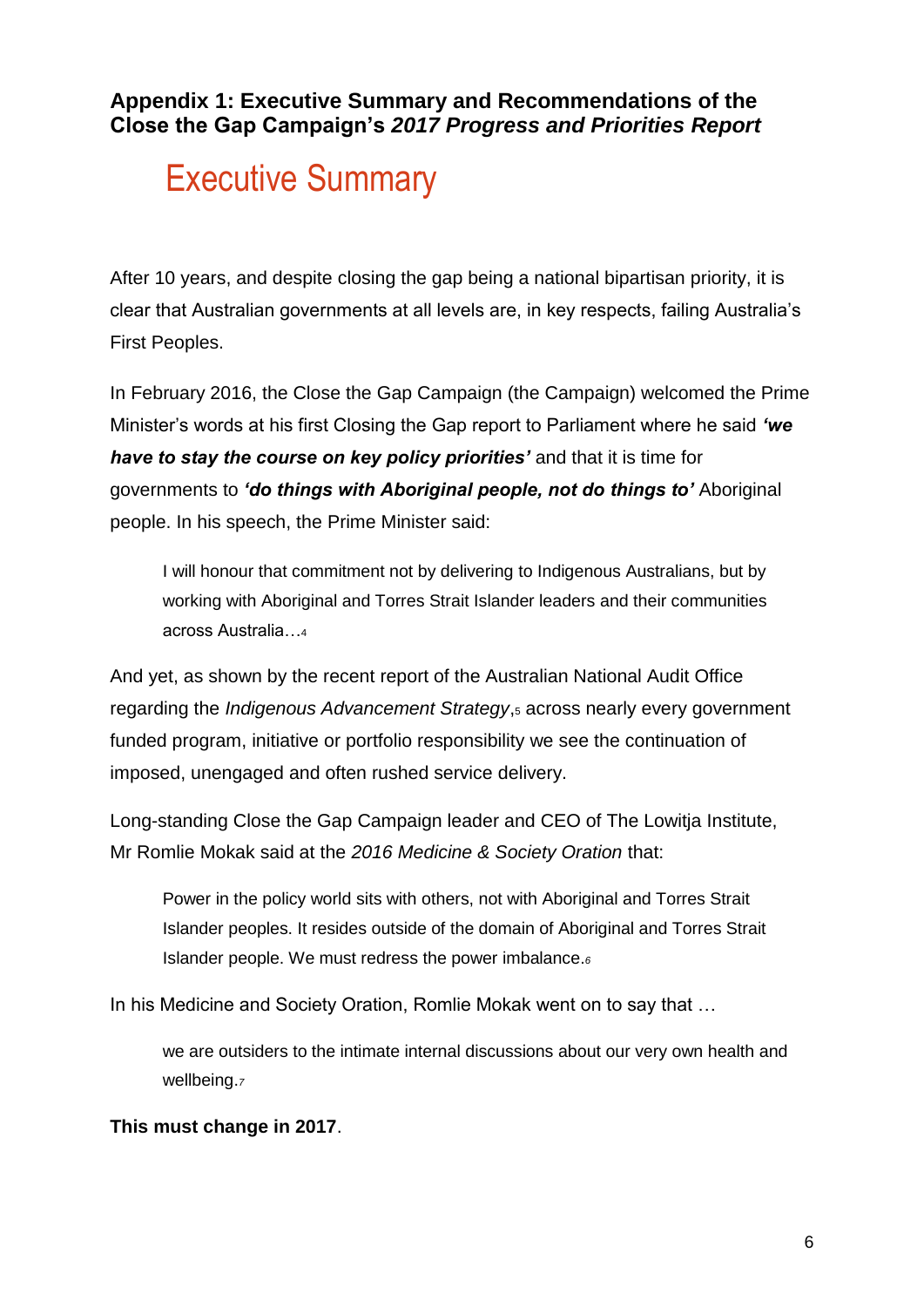Prime Minister, and all Members of Parliament I say to you that Aboriginal and Torres Strait Islander people have the solutions to the difficulties we face.

Consider for a moment the 2.5 million episodes of care delivered to our people by Aboriginal Community Controlled Heath Organisations each year.

This community-controlled work is echoed by many of our organisations here today, and amplified by countless individual and community efforts working for change.

Imagine this work stretching out over decades as it has.

We need a new relationship that respects and harnesses this expertise, and recognises our right to be involved in decisions being made about us.

A new relationship where we have a seat at the table when policies are developed.

> Dr Jackie Huggins Redfern Statement Parliamentary Event, 14 February 2017

The launch of the *Redfern Statement* during the Federal Election in June 2016 was a watershed moment for Aboriginal and Torres Strait Islander peak organisations from health, justice, violence prevention, disability, children and families' sectors, coming together to demand a new and better relationship with Government.

This should be a wake up call to Government that things need to be done differently. Indeed in the Prime Minister's 2017 Closing the Gap Report, six of the seven closing the gap targets were not on track.<sup>8</sup>

The Campaign was especially concerned that the target to halve the gap in child mortality by 2018 is not on track and that Aboriginal and Torres Strait Islander child mortality did not improve significantly over the period 2008-2015. This is not good enough from governments that have committed to close the life expectancy gap by 2030 as a national priority.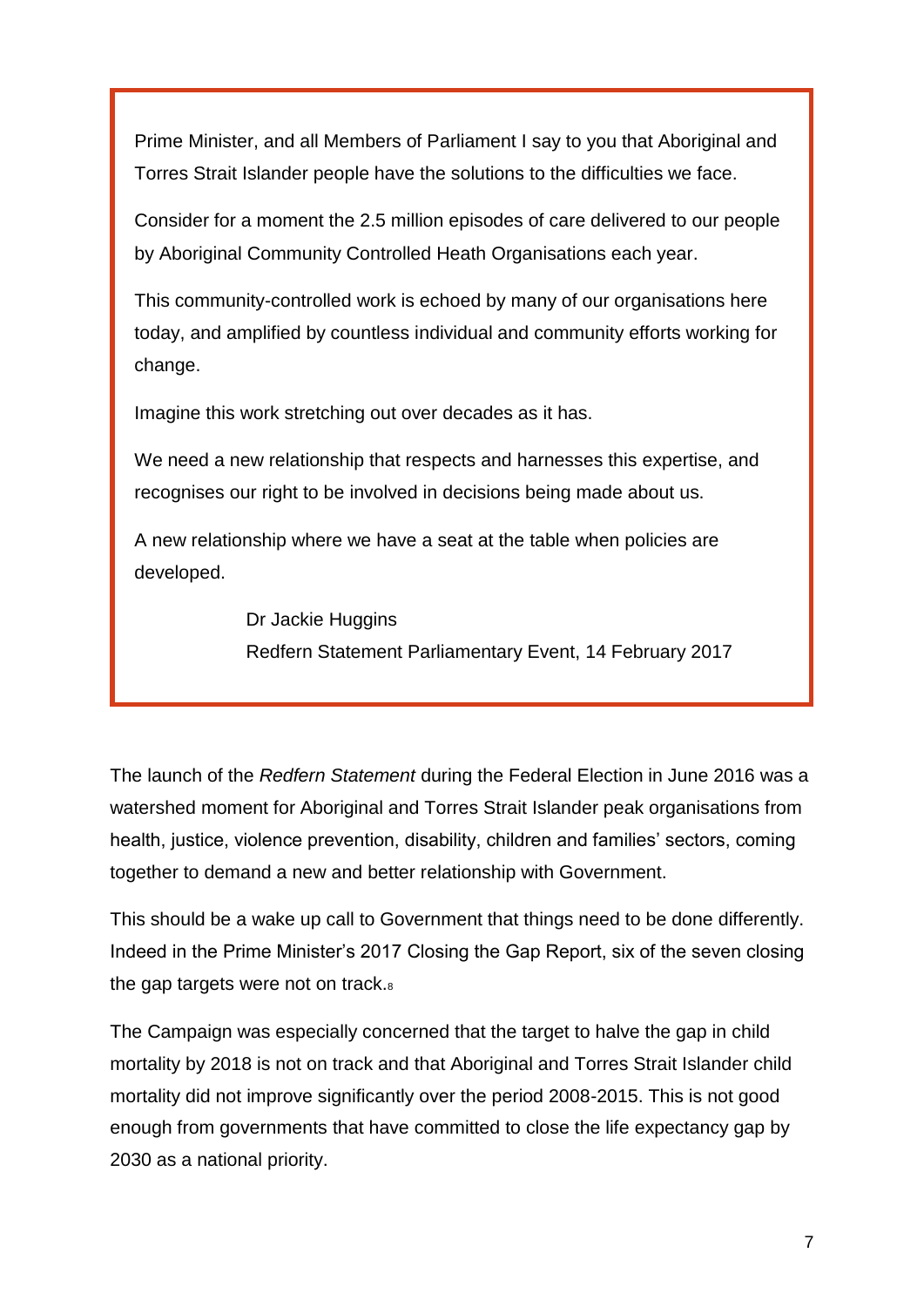While the Campaign has been generally pleased with the statements of ongoing bipartisan support from across the Federal Parliament supporting closing the gap, words are not enough. The recognised necessity and urgency to closing the gap must be backed by action based on meaningful engagement with Aboriginal and Torres Strait Islander people.

Government must place Aboriginal and Torres Strait Islander affairs at the heart of their agenda, recognising health equality as a national priority.

Despite the regular upheaval of major policy changes, significant budget cuts, changing governments and the constant bureaucracy churn, we have still managed to see some encouraging improvements in Aboriginal and Torres Strait Islander health outcomes – although the 2017 Closing the Gap Report shows a mixed picture with insufficient progress in the key areas of health, education and employment.

Much remains to be done and, as we move into the next phase of the Closing the Gap framework, enhanced program and funding support will be required.

The necessary leadership of the Federal Government in closing the gap does not lessen the responsibility of the States and Territories to do all they can to bring about health equality for Aboriginal and Torres Strait Islander people. Roles and responsibilities of each level of government must be made clear and agreements forged through Council of Australian Governments (COAG) to renew national partnership arrangements between the Commonwealth and State jurisdictions.

Of particular importance for all levels of government, is to develop a more comprehensive approach to Aboriginal and Torres Strait Islander health that encompasses the social and cultural determinants of health.

The Campaign believes that strong leadership at all levels of government in taking forward a social and cultural determinants approach to Closing the Gap is required. It is here that the Redfern Statement is so important, affirming that:

The health and wellbeing of Aboriginal and Torres Strait Islander peoples cannot be considered at the margins…

It is time that Aboriginal and Torres Strait Islander voices are heard and respected, and that the following plans for action in relation to meaningful engagement, health, justice, preventing violence, early childhood and disability, are acted upon as a matter of national priority and urgency.9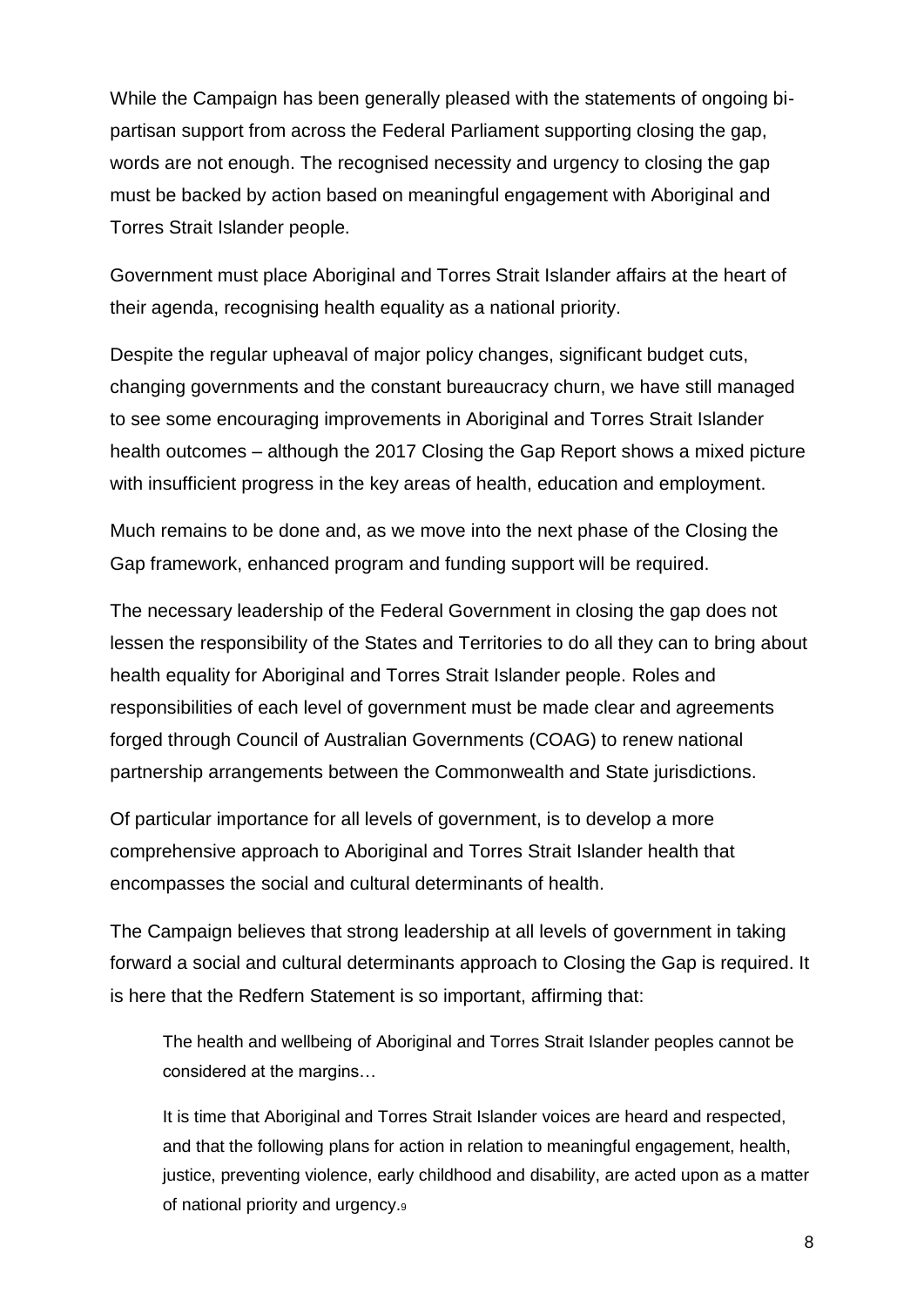The Campaign is confident that in getting this right for Aboriginal and Torres Strait Islander peoples, the inherent strength of a holistic approach to health will benefit all Australians.

We are also confident that if Government delivers on the words of the Prime Minister to work with Aboriginal and Torres Strait Islander peoples to deliver the solutions to health inequality, progress towards the national priority of closing the health equality gap will occur.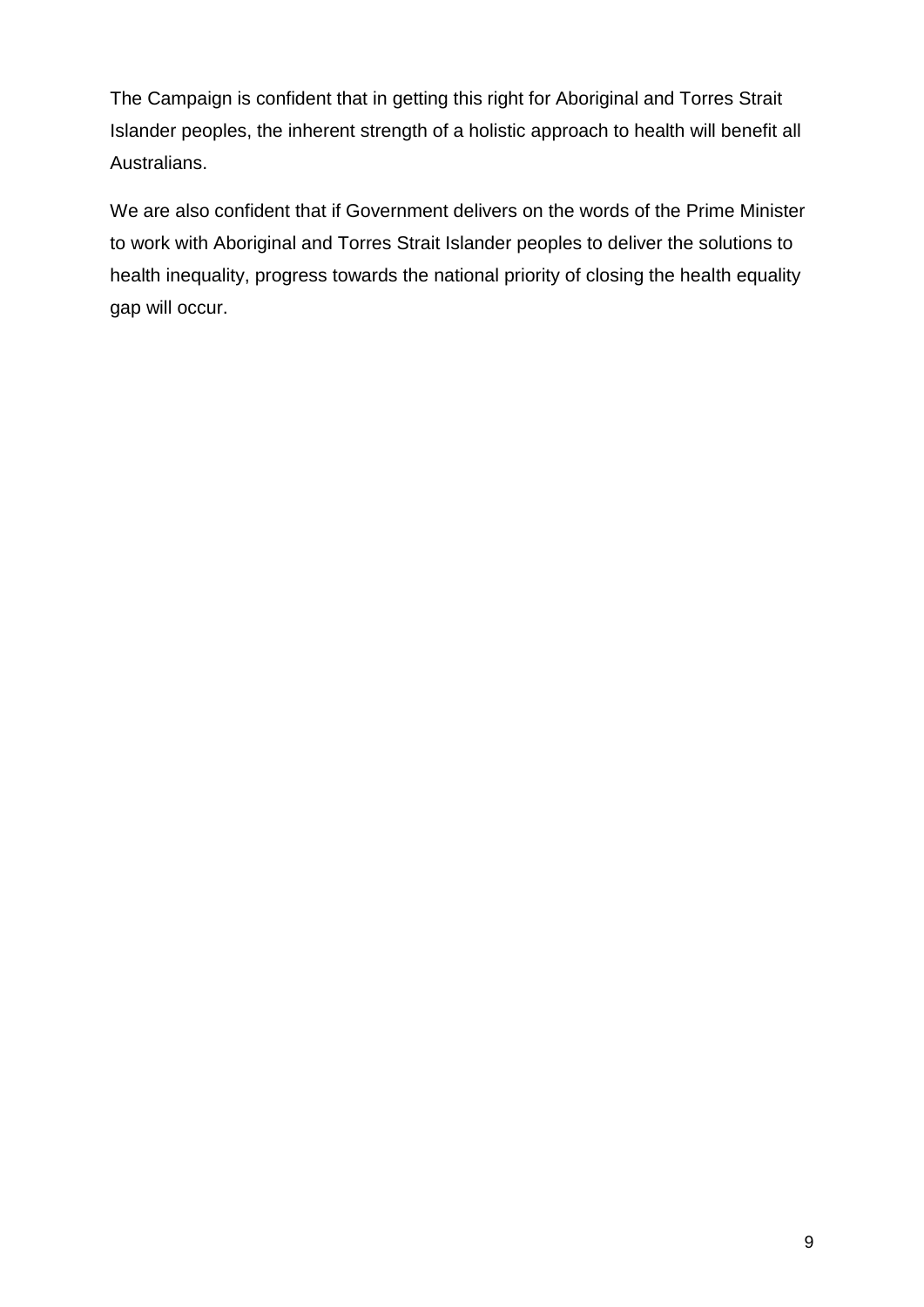# Recommendations

## **New Engagement**

The Federal, State and Territory governments renew the relationship with Aboriginal and Torres Strait Islander peoples, by engaging with sector leaders on the series of calls in the Redfern Statement, and that they participate in a National Summit with Aboriginal and Torres Strait Islander leaders in 2017, to forge a new path forward together.

The Federal Government restore previous funding levels to the National Congress of Australia's First Peoples as the national representative body for Aboriginal and Torres Strait Islander peoples, and work closely with Congress and the Statement signatories to progress the calls in the Redfern Statement.

The Federal Government hold a national inquiry into racism and institutional racism in health care settings, and hospitals in particular, and its contribution to Aboriginal and Torres Strait Islander inequality, and the findings be incorporated by the Department of Health in its actioning of the Implementation Plan of the National Aboriginal and Torres Strait Islander Health Plan 2013- 2023.

# **Reinvigorating the national approach to health inequality**

State and Territory governments recommit to the Close the Gap Statement of Intent, and develop and implement formal partnerships with the Federal Government with agreed roles, funding and accountability with the provision of annual reports on their efforts to close the gap from each jurisdiction.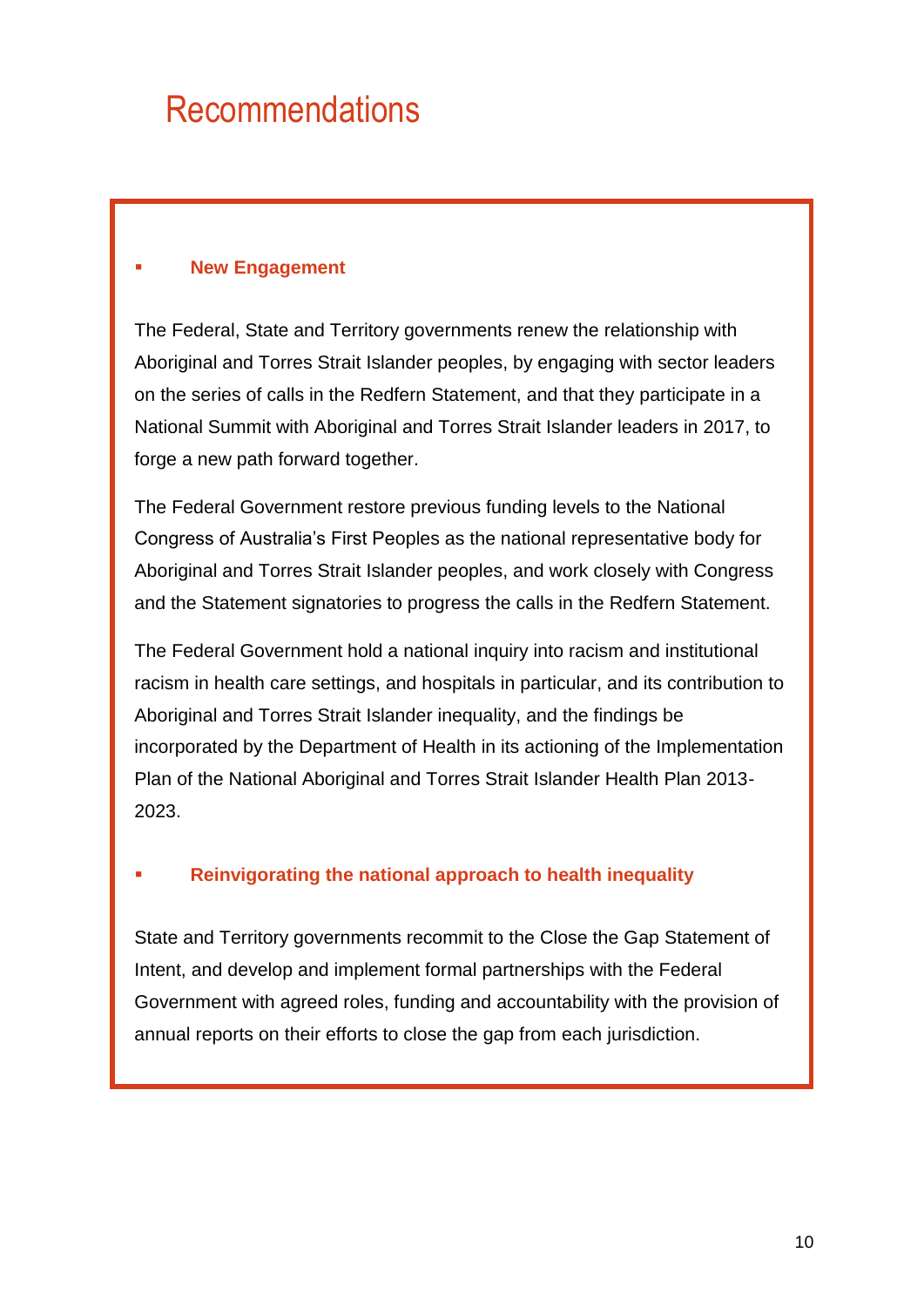The Federal, State and Territory governments work together to develop a *National Aboriginal and Torres Strait Islander Health Workforce Strategy* to meet the vision of the National Health Plan.

### **Social and Cultural Determinants of Health**

The Federal Government develop a long-term National Aboriginal and Torres Strait Islander Social and Cultural Determinants of Health Strategy.

### **Implementation Plan**

The Implementation Plan is a major commitment by the Federal Government and must be adequately resourced for its application and operation. As such, the Government should:

Identify geographic areas with both high levels of preventable illnesses and deaths and inadequate services, and development of a capacity-building plan for Aboriginal Community Controlled Health Organisations (ACCHOs) in those areas.

Fund the process required to develop the core services model and the associated workforce, infrastructure, information management and funding strategies required.

Ensure Aboriginal and Torres Strait Islander health funding is maintained at least at current levels until the core services, workforce and funding work is finalised, when funding should be linked directly with the Implementation Plan.

Ensure the timely evaluation and renewal of related frameworks upon which the Implementation Plan relies.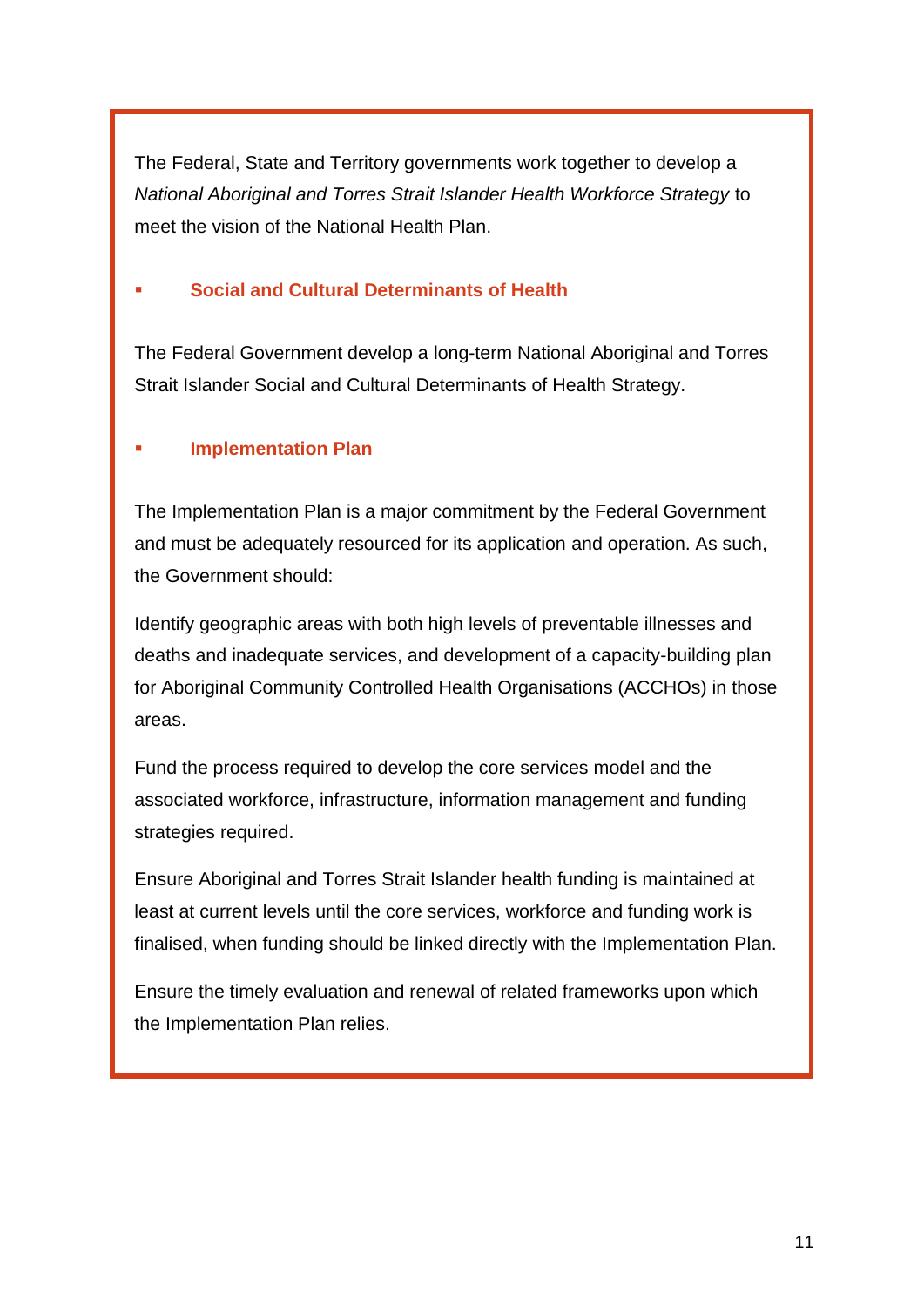Finalise and resource the National Plan for Aboriginal and Torres Strait Islander Mental Health and Social and Emotional Wellbeing. This plan should incorporate and synthesise the existing health, mental health, suicide and drugs policies and plans – and should be an immediate priority of all governments.

Ensure that the consultation process for the next iteration of the Implementation Plan be based on genuine partnership with Aboriginal and Torres Strait Islander people, in a way that is representative and properly funded so that First Peoples can be full and equal development partners.

# **Primary Health Networks**

The Federal Government mandate formal agreements between Primary Health Networks (PHNs) and ACCHOs in each region that:

- a. specify Aboriginal and Torres Strait Islander leadership on Indigenous issues and identify the specific roles and responsibilities of both the PHNs and the ACCHOs.
- b. include workforce targets for Aboriginal and Torres Strait Islander health professionals and include mandatory Aboriginal and Torres Strait Islander representation on the clinical committees of every PHN.

The Federal Government mandate ACCHOs as preferred providers of health services for Aboriginal and Torres Strait Islander people provided through PHNs.

The Federal Government develop and implement agreed accountability, evaluation and reporting arrangements to support the provision of primary health care for Aboriginal and Torres Strait Islander peoples in each PHN area.10